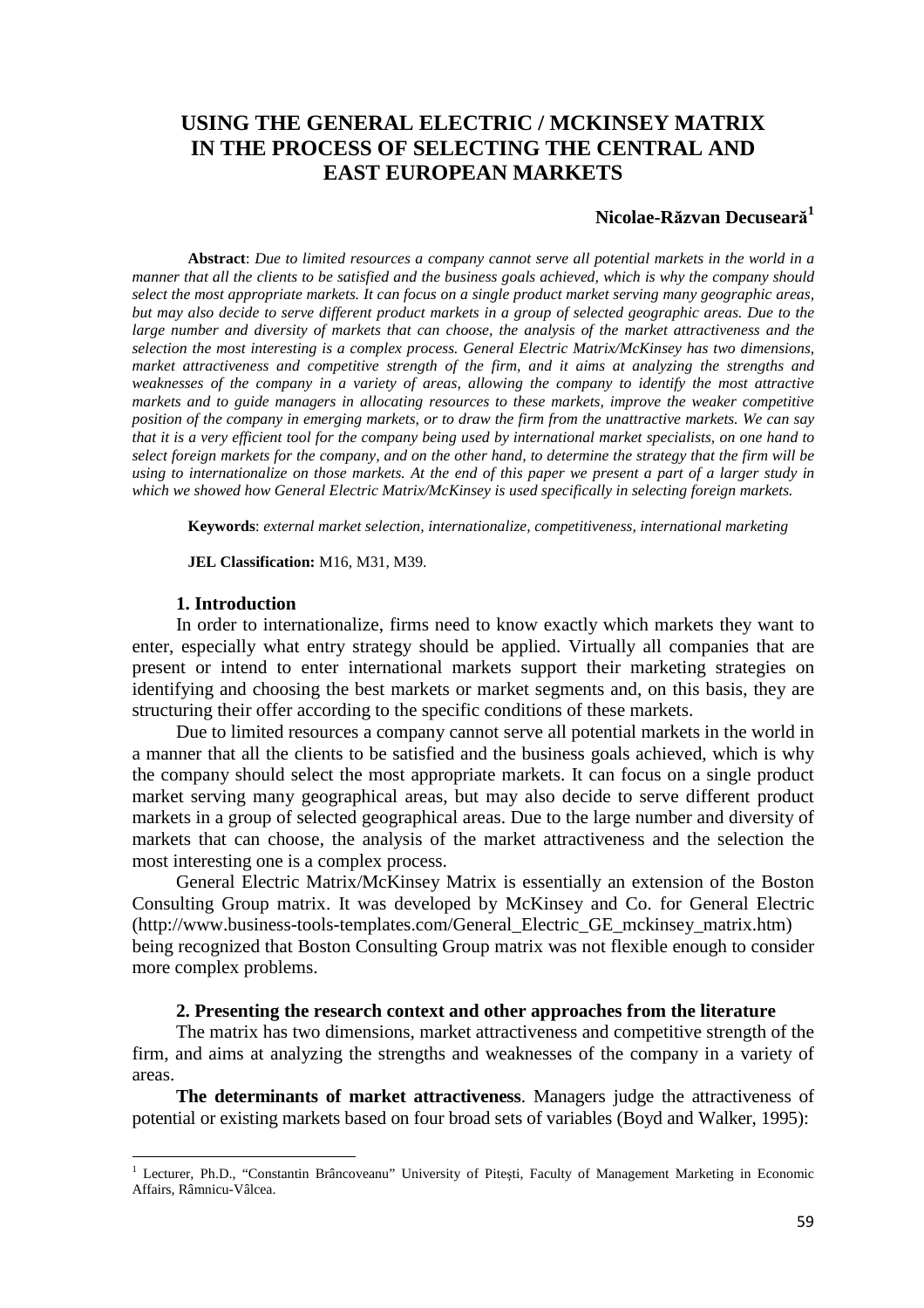- $\blacksquare$  the market factors that reflect the characteristics of customers that form the market in question (the benefits they seek, their satisfaction with their current product offering, their power in relation with the suppliers) and the factors that may shape the potential market volume such as overall size, growth rate and life cycle stage;
- $\blacksquare$  the economic and technological factors examine the capital and the technology the company needs to compete on the market, plus structural variables such as: entry and exit barriers - helping to shape the long-term competitiveness and the potential profit;
- $\blacksquare$  the competitive factors measure the number and the strengths of the existing competitors in the market and they take into account the possibility for competitive changes to occur in the future by the emergence of the replacement products;
- finally, macro factors reflecting social and political constraints on the ability of the company to compete profitably in a market such as government regulations or interest groups.

Regarding the company's competitive position, market position factors are most appropriate for evaluating the markets in which the company is already present because they reflect the power of the current position of the company and product offerings, compared with the existing competitors. The economic and technological factors may indicate the actual or potential competitive advantage of the firm, deficiencies in obtaining low cost of production (capacity used and the technological process) or a sustainable product differentiation (high product technology or patent protection). Business skills may reflect the strengths and weaknesses compared with competitors – such as a wider distribution channel or limited financial resources in order to support the future growth. The firms must also take into account the interactions, positive or negative, over target markets. Such interactions resulting from sharing the activities or resources across markets (for example, sharing sales force to cover more markets). (Danciu, 2005, Kotler and Armstrong, 2003; Hollensen 2004, Boyd and Walker, 1995)

Building General Electric / McKinsey Matrix implies five stages (Boyd and Walker, 1995):

1. Choosing the measurement criteria of market attractiveness and competitive position.

2. Weighting market attractiveness and competitive position factors to reflect their relative importance.

3. Evaluation of the current position of each potential target markets for each factor.

4. Designing the future position of each market based on expected trends of the environment, customers and competition.

5. The assessment of the implications of any changes in business strategies and resource requirements.

General Electric / McKinsey Matrix consists of nine fields (3 x 3). The fields in the upper left corner (three in number) are the best markets that the company should enter. The three fields from the diagonal form the average attractive markets and, in the future, they can climb in the category of best markets. Therefore, the firm must maintain the level of investment in these markets. The last three fields, located in the lower right corner represent the weakest markets in terms of attractiveness. The firms must consider not to invest in these markets.

The result of this evaluation is the classification of countries / markets in different categories (Hollensen 2004, Fleisher and Bensonssan, 2003):

- **A class countries.** These countries are primary markets that offer the best opportunities for long-term strategic development. On these markets the company can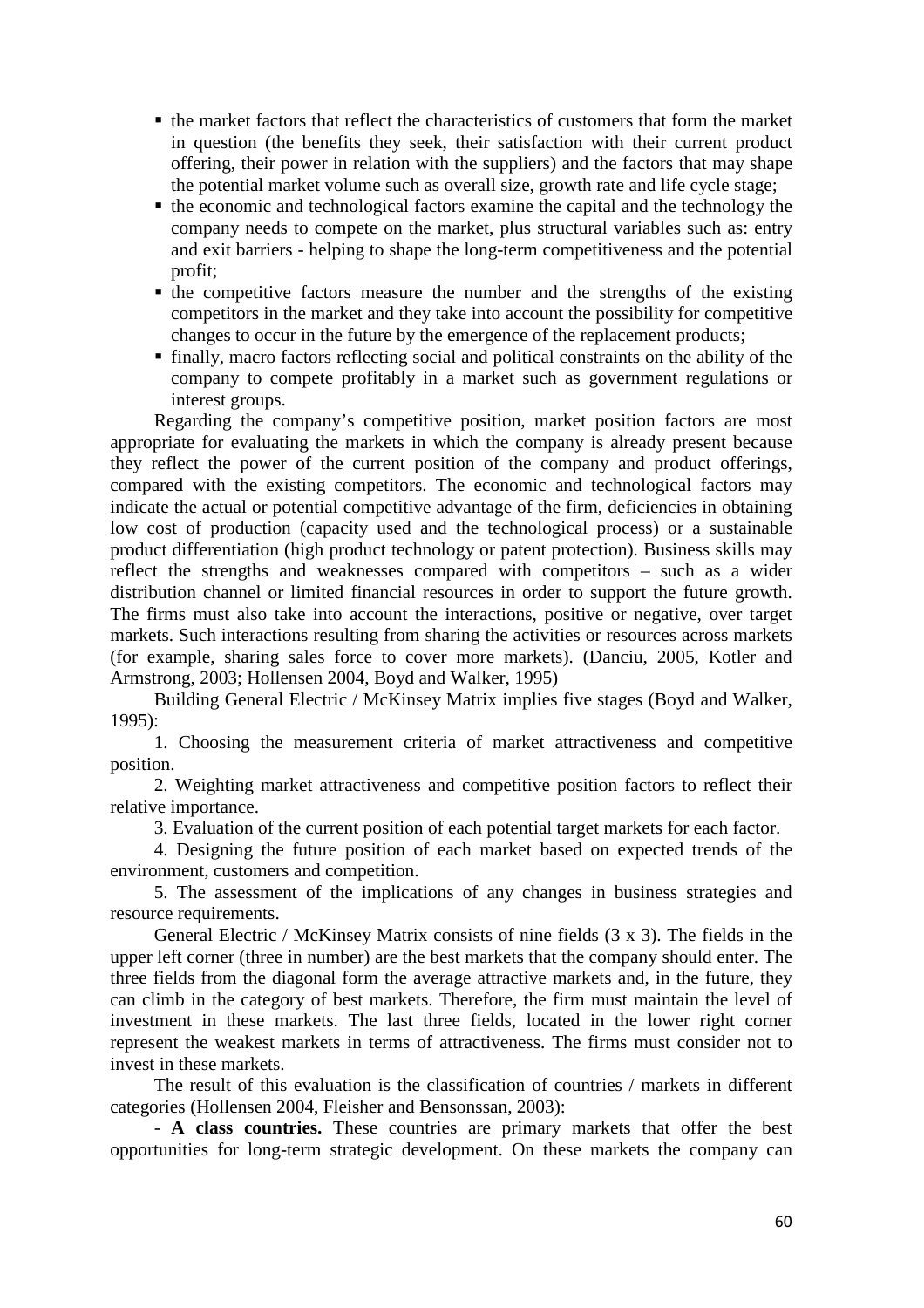establish a permanent presence, and should, therefore, undertake a detailed research program. The strategy that the firm must pursue on these markets is to invest and grow.

- **B class countries.** Countries in this class are secondary markets, where opportunities are identified, but the political or economic risk is perceived to be too high to achieve long-term irrevocable commitments. These markets will be managed in a more pragmatic manner due to potential risks identified. In these markets the company pursues a strategy of selective improvement or defensive strategy.

- **C class countries.** These markets are tertiary or "take-as-you-can" type. They are perceived as high risk markets and therefore resource allocation is minimal. In such countries the objectives are opportunistic and short-term established, therefore the companies do not assume a real commitment. The strategy used here is to collect the profits as soon as possible or to withdraw.

The managers must take into account a country as a possible target if it falls with a very good score on at least one of the two dimensions and at least a moderate score in the other dimension. However, firms may decide to enter the market in the second echelon, for various reasons (Boyd and Walker, 1995):

- firms believe that markets attractiveness or their competitive force are likely to improve in the coming years;

- they see these markets as steps that have to go through on their way to major markets;

- the lessons learned will be useful in other markets etc.

#### **3. Research methodology**

In the example below, we conducted an analysis, using General Electric / McKinsey Matrix, of the external markets potential from Central and Eastern Europe in terms of consumption of commodities and particularly those containing polyether polyols. The purpose of this analysis is to highlight those markets that are the best in terms of firm's export orientation. The analysis was carried out for 2011. Each of the two dimensions that is market attractiveness and competitive strength of the company has ten indicators that will be analyzed. To each indicator taken it into account a weighting coefficient is assigned, as desired, depending on the significance of the activity for the company with a fairly subjective character (Florescu et al, 2003). The sum of all indicators of each dimension will be equal to 1. Further, the current position is assessed of each potential target market, on each indicator, giving a number of points between 1 and 5, then the number of points awarded to the indicator will be multiplied to its weight. The products obtained are added together and a total is made on each column (market).

The analysis took into account Bulgaria, the Czech Republic, Russia, Slovakia, Slovenia and Serbia, the data for these countries being presented in the table below. These markets are not totally unknown for the company, and they neither had a significant share in company's exports. Ukraine is already an important market for a company's exports.

### The analyzed indicators are:

### on *market attractiveness*:

1. GDP/capita because of its dimension affects the ability of people to buy consumer goods, cars and homes. Slovenia has the highest GDP/capita of the CEE countries analyzed, followed by the Czech Republic, Slovakia, Russia, Bulgaria and Serbia.

2. *Population*. Its size affects the market size. The degree to which the population evolves is also important, respectively if the demographic growth has an increasing or decreasing trend. Russia has by far the largest population group from the CEE countries analyzed (even though the demographic growth tends to decrease), followed at a great distance by the Czech Republic, Bulgaria, Serbia, Slovakia and Slovenia.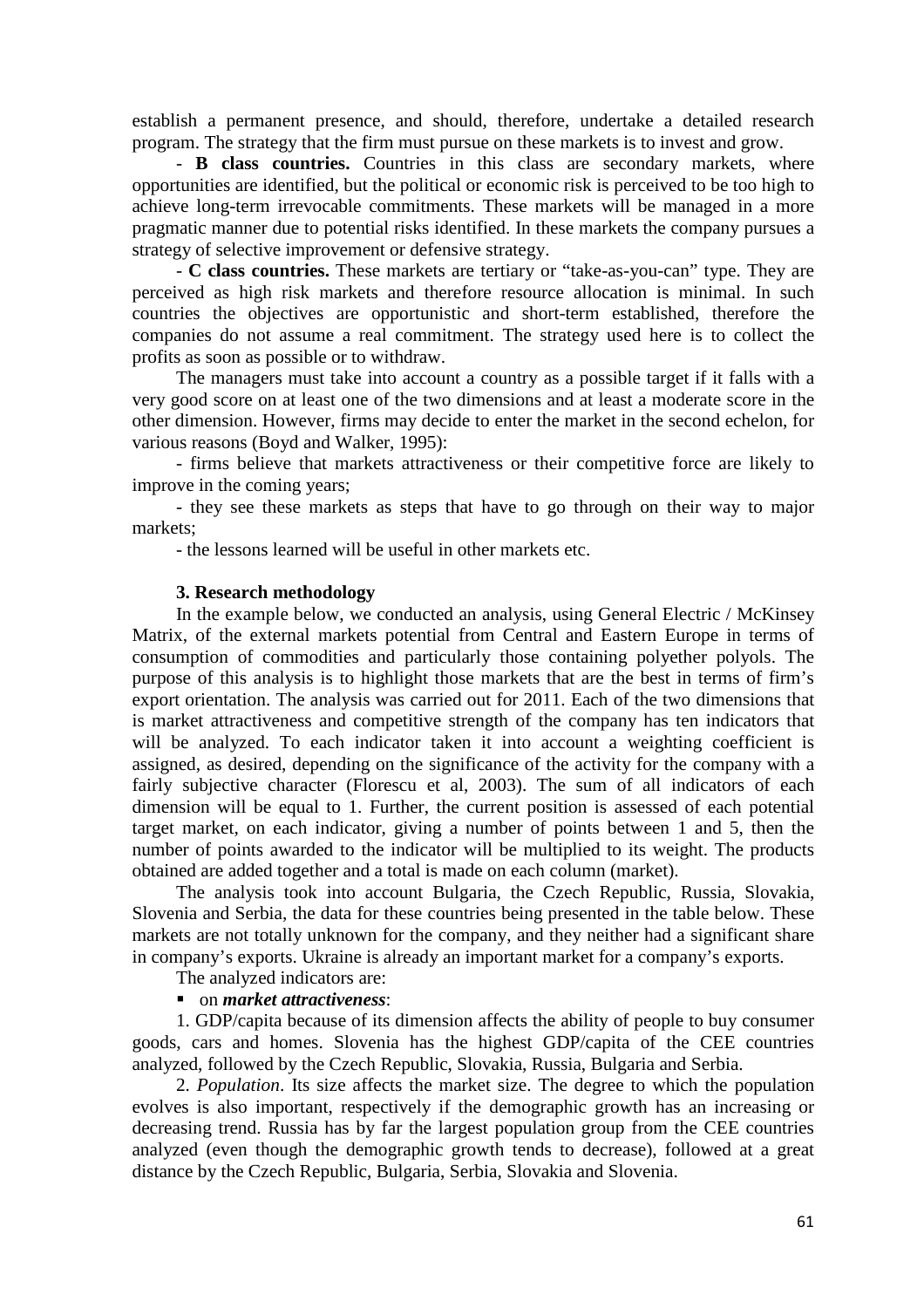|                               | <b>Bulgaria</b> | <b>Czech</b><br><b>Republic</b> | <b>Russia</b>                                                       |         | Slovakia Slovenia | <b>Serbia</b> |
|-------------------------------|-----------------|---------------------------------|---------------------------------------------------------------------|---------|-------------------|---------------|
| Population                    |                 |                                 | $- 7.037.935 10.177.300 142.517.670 5.483.088 1.996.617 7.276.604 $ |         |                   |               |
| inhabitants                   |                 |                                 |                                                                     |         |                   |               |
| GDP purchasing power          | 102.700         | 289.600                         | 2.422.000                                                           | 129.000 | 59.250            | 80.040        |
| parity (millions \$)          |                 |                                 |                                                                     |         |                   |               |
| $GDP$ - per capita - \$       | 14.000          | 27.500                          | 17.000                                                              | 23.700  | 29.300            | 10.600        |
| GDP - real growth rate $(\%)$ | 1,7             | 1,7                             | 4,3                                                                 | 3,3     | 0,6               | 1,6           |
| Inflation rate (%)            | 4,2             | 1.9                             | 8,4                                                                 | 3.9     | 1,8               | 11,2          |
| spending<br>Consumer          | 36.150,4        | 64.870,4                        | 767.774                                                             | 28.896  | 14.575,5          |               |
| $(millions$ \$)               |                 |                                 |                                                                     |         |                   |               |
| Imports (millions \$)         | 30.860          | 133.200                         | 322.300                                                             | 75.100  | 31.050            | 19.450        |

Table no 1. Economic and demographic indicators

3. *Consumer spending*. Depending on the size of these spending, we can assess the consumption level of consumer goods. However, a closer look may reveal the structure of the consumption and especially the weight of the polyols based products in total consumer goods. The highest level of consumer spending is recorded in Russia. It is followed in ranking by the Czech Republic, Slovakia, Bulgaria, Serbia and Slovenia.

4. *Intensity of competition* takes into account the number of competitors who are already present in the analyzed CEE countries, as well as the volumes of polyether polyols which these competitors are producing or exporting to these markets. By their geographical location, the Czech Republic and Slovakia are closer to the polyether polyols producers from Central and Western Europe. Companies such as Bayer, BASF, PCC Rokita, Dow export to these markets. Therefore, competition is greater than on the markets of Russia, Bulgaria and Serbia.

5. *Inflation rate* determines the purchasing power of the population and the increase of prices, having impact on the consumption of consumer goods. For this indicator, the best is the Czech Republic, followed by Slovenia, Slovakia, Bulgaria, Russia and Serbia.

6. *Market entry barriers*. They take into account any existing barriers to market entry and exit on the CEE countries analyzed. From the analysis there were not any barriers identified to the export of polyether polyols.

7. *Political stability* has influence on the economic environment. Stable political climate influences positively the firm's decision to export, especially the export mode. At the time of this research, in the CEE countries analyzed there were no signs of political instability.

8. *Market sensitivity to economic changes*. The more sensitive a market is to the economic changes, the more difficult it adapts to various economic events, such as crises, with negative repercussions on the economic climate. Thus, countries with a higher degree of economic development, the Czech Republic, Slovenia and Slovakia have a lower sensitivity to economic change, while Russia, Bulgaria and Serbia have a greater sensitivity.

9. *The volume of imports* shows the level of opening of the country to goods and services coming abroad. Russia has the highest volume of imports of the CEE countries analyzed, followed by the Czech Republic, Slovakia, Slovenia, Bulgaria and Serbia.

10. *Environmental requirements* consider environmental standards to be met by each company and product in a particular market. For polyether polyols, environmental requirements are standard and are considering production, transport and storage. The company has an Integrated Quality and Environment Certificate according to ISO 9001:2001 and ISO 14001:2004.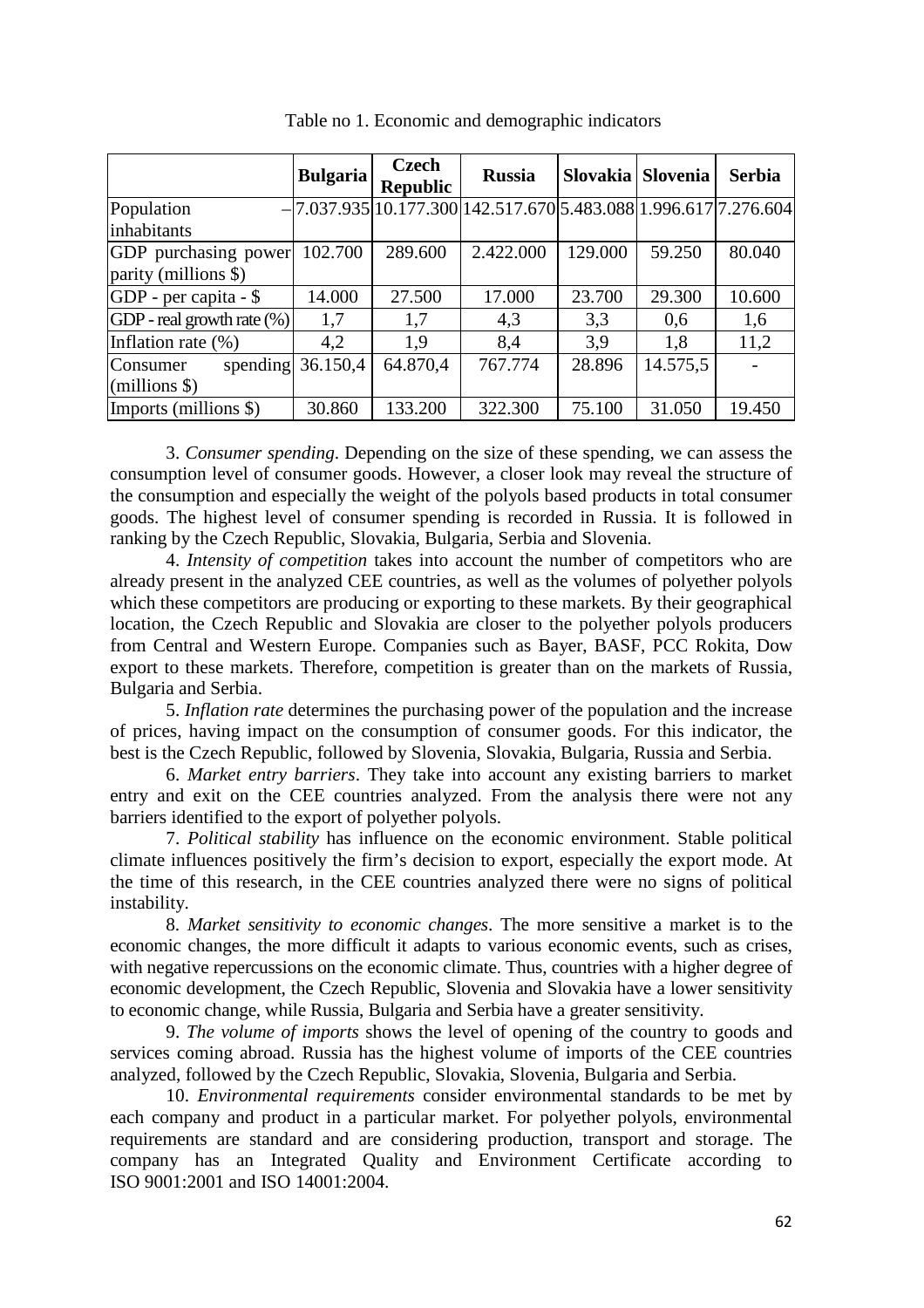# on **competitive strength of the company:**

1. The *market share* takes into account the part that company owns on each of the CEE countries analyzed. The company holds small shares on each of the markets analyzed and varies significantly from year to year, being a sign that the company has not shown, until now, a clear interest for these markets. Basically, the company's products have reached these markets through indirect export.

2. The *product quality* shows how companies can respond to quality requirements imposed by the CEE countries analyzed, and by the competition. As mentioned above related to the environmental requirements, the company has an Integrated Quality and Environment Certificate.

Table no 2. General Electric / McKinsey Matrix to select the most attractive markets for the export of polyether polyols, having as main criteria the purchase of consumer goods

|                       | <b>Indicators</b>        | <b>The</b><br>weight | <b>Bulgaria</b> |                  | <b>Czech</b><br><b>Republic</b> |           | <b>Russia</b>  |           | Slovakia       |           |
|-----------------------|--------------------------|----------------------|-----------------|------------------|---------------------------------|-----------|----------------|-----------|----------------|-----------|
|                       |                          | of                   | Gra             | <b>Weighting</b> | Gra                             | Weighting | Gra            | Weighting | Gra            | Weighting |
|                       |                          | factors              | de              | value            | de                              | value     | de             | value     | de             | value     |
|                       | 1. GDP - per capita      | 0,15                 | $\overline{2}$  | 0,30             | 5                               | 0,75      | 3              | 0,45      | 4              | 0,60      |
|                       | 2. Population            | 0,15                 | 3               | 0,45             | 4                               | 0,60      | 5              | 0,75      | $\overline{2}$ | 0,30      |
|                       | 3. Consumer spending     | 0,15                 | $\overline{2}$  | 0,30             | 4                               | 0,60      | 5              | 0,75      | 3              | 0,45      |
|                       | 4. Intensity of          | 0,10                 | 4               | 0,40             | 3                               | 0,30      | $\overline{4}$ | 0,40      | 3              | 0,30      |
|                       | competition              |                      |                 |                  |                                 |           |                |           |                |           |
|                       | 5. Inflation rate        | 0,10                 | 3               | 0,30             | 5                               | 0,50      | $\overline{2}$ | 0,20      | 4              | 0,40      |
| Market attractiveness | 6. Market entry          | 0,10                 | 4               | 0,40             | 4                               | 0,40      | 4              | 0,40      | 4              | 0,40      |
|                       | barriers                 |                      |                 |                  |                                 |           |                |           |                |           |
|                       | 7. Political stability   | 0,05                 | 4               | 0,20             | $\overline{4}$                  | 0,20      | 4              | 0,20      | 4              | 0,20      |
|                       | 8. Market sensitivity to | 0,10                 | 3               | 0,30             | 4                               | 0,40      | 3              | 0,30      | 4              | 0,40      |
|                       | economic changes         |                      |                 |                  |                                 |           |                |           |                |           |
|                       | 9. The volume of         | 0,05                 | $\overline{2}$  | 0,10             | $\overline{4}$                  | 0,20      | 5              | 0,25      | 3              | 0,15      |
|                       | imports                  |                      |                 |                  |                                 |           |                |           |                |           |
|                       | Environmental<br>10.     | 0,05                 | $\overline{4}$  | 0,20             | 4                               | 0,20      | $\overline{4}$ | 0,20      | 4              | 0,20      |
|                       | requirements             |                      |                 |                  |                                 |           |                |           |                |           |
|                       | <b>Score</b>             | 1,00                 | ۰               | 2,95             |                                 | 4,15      |                | 3,90      |                | 3,40      |

|             |                                                | The                     |                | <b>Bulgaria</b>                        | <b>Czech Republic</b> |                              |                | <b>Russia</b>                | Slovakia |                    |
|-------------|------------------------------------------------|-------------------------|----------------|----------------------------------------|-----------------------|------------------------------|----------------|------------------------------|----------|--------------------|
|             | <b>Indicators</b>                              | weight<br>оf<br>factors | <b>Grade</b>   | $ Weighting  \textbf{Grade} $<br>value |                       | $ Weighting $ Grade<br>value |                | $ Weighting $ Grade<br>value |          | Weighting<br>value |
|             | market<br>The<br>share                         | 0,10                    | $\overline{2}$ | 0,20                                   |                       | 0,10                         | $\overline{2}$ | 0,20                         | 1        | 0,10               |
| company     | 2.<br>product<br>The<br>quality                | 0,15                    | $\overline{4}$ | 0,60                                   | 4                     | 0,60                         | 4              | 0,60                         | 4        | 0,60               |
| the         | 3. Price<br>competitiveness                    | 0,15                    | $\overline{4}$ | 0,60                                   | 4                     | 0,60                         | 4              | 0,60                         | 3        | 0,45               |
| ಕ           | Promoting<br>4.<br>products                    | 0,10                    | 3              | 0,30                                   | 4                     | 0,40                         | $\overline{4}$ | 0,40                         | 4        | 0,40               |
| strength    | 5. Distribution<br>network                     | 0,15                    | $\overline{2}$ | 0,30                                   | 4                     | 0,60                         | 4              | 0,60                         | 3        | 0,45               |
| Competitive | 6. The degree of<br>market<br>investigation    | 0,10                    | 3              | 0,30                                   | 4                     | 0,40                         | $\overline{4}$ | 0,40                         | 4        | 0,40               |
|             | 7.<br>The<br>managerial and<br>marketing staff | 0,05                    | $\overline{4}$ | 0,20                                   | 4                     | 0,20                         | $\overline{4}$ | 0,20                         | 4        | 0,20               |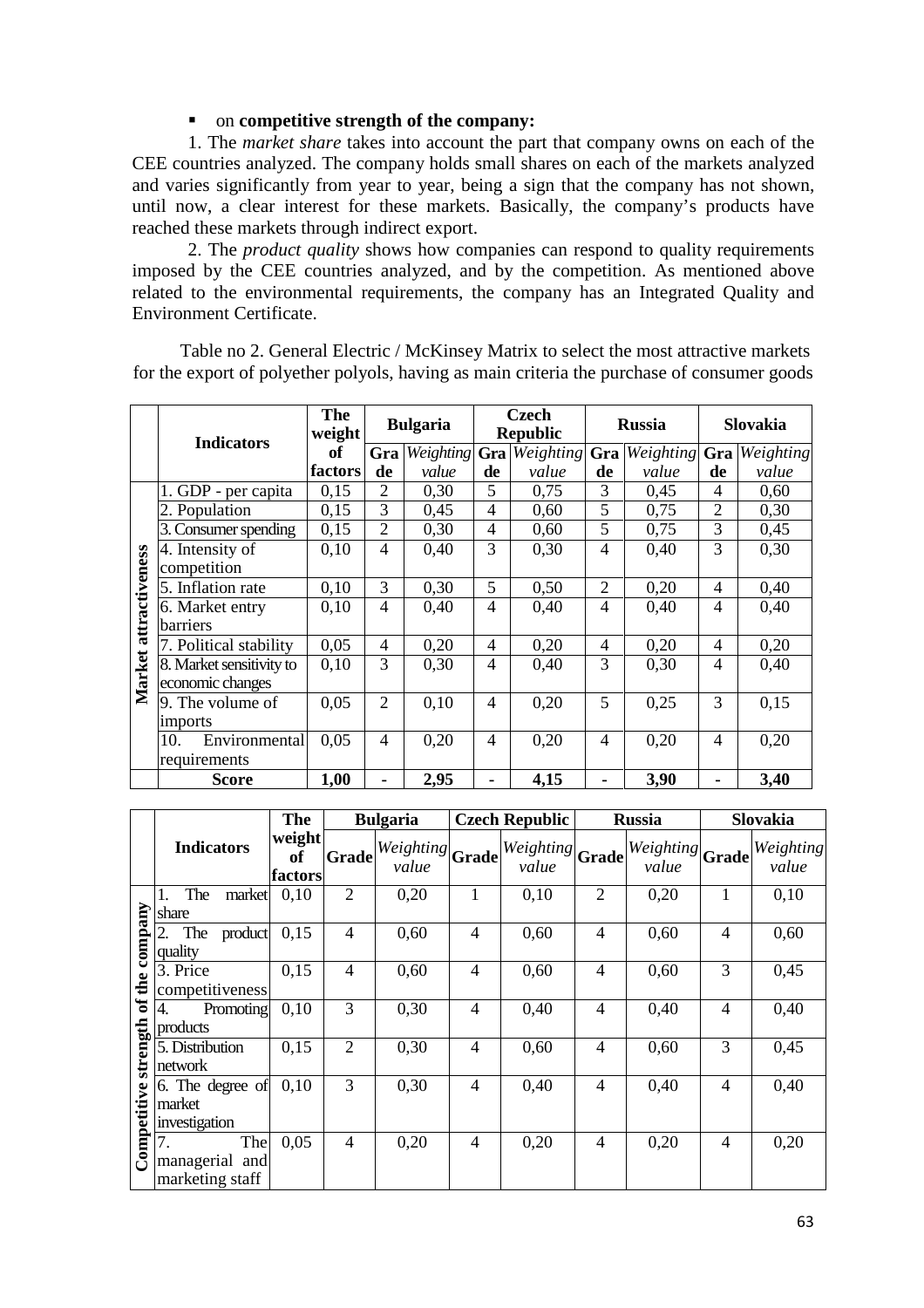| <b>Score</b>      | 1,00 |   | 3,15 |   | 3,70 | 3,80 |   | 3,40 |
|-------------------|------|---|------|---|------|------|---|------|
| level             |      |   |      |   |      |      |   |      |
| Technological     |      |   |      |   |      |      |   |      |
| 10.               | 0,05 | 4 | 0,20 | 4 | 0,20 | 0,20 | 4 | 0,20 |
| loyalty           |      |   |      |   |      |      |   |      |
| Customer<br>9.    | 0,10 | 3 | 0,30 | 4 | 0,40 | 0,40 | 4 | 0,40 |
| organization      |      |   |      |   |      |      |   |      |
| and               |      |   |      |   |      |      |   |      |
| Flexibility<br>8. | 0,05 | 3 | 0,15 | 4 | 0,20 | 0,20 | 4 | 0,20 |

3. *Price competitiveness* shows the company's ability to compete on the market, through price. In principle, the firm faces price competition in the most analyzed CEE countries.

4. *Promoting products* can be done by participating in specialized fairs and exhibitions or by distribution network to the companies with which the company already has a contractual relationship for other chemical products. This network is more extended in Russia and the Czech Republic.

5. *Distribution network*. As mentioned in the previous paragraph, this network has the largest expansion in Russia and the Czech Republic, followed by Slovakia, Slovenia, Serbia and Bulgaria.

6. *The degree of market investigation*. For investigating the Central and East European countries' markets analyzed, the company is based on the information obtained from the distribution network, on that from the partners and on the specialized studies.

7. The *managerial and marketing staff* is well-trained and experienced for export activity.

8. *Flexibility and organization*.

9. *Customer loyalty*. Basically, the company has no problems with its customer loyalty.

10. *Technological level* of the firm is on a high level, especially polyether polyols production facilities were modernized in recent years.

Finally, from the initial set of markets, Slovenia has been removed because it has the smallest population and Serbia has the lowest expected GDP / capita, and in addition, there is no data on consumer spending.

#### **Market attractiveness**

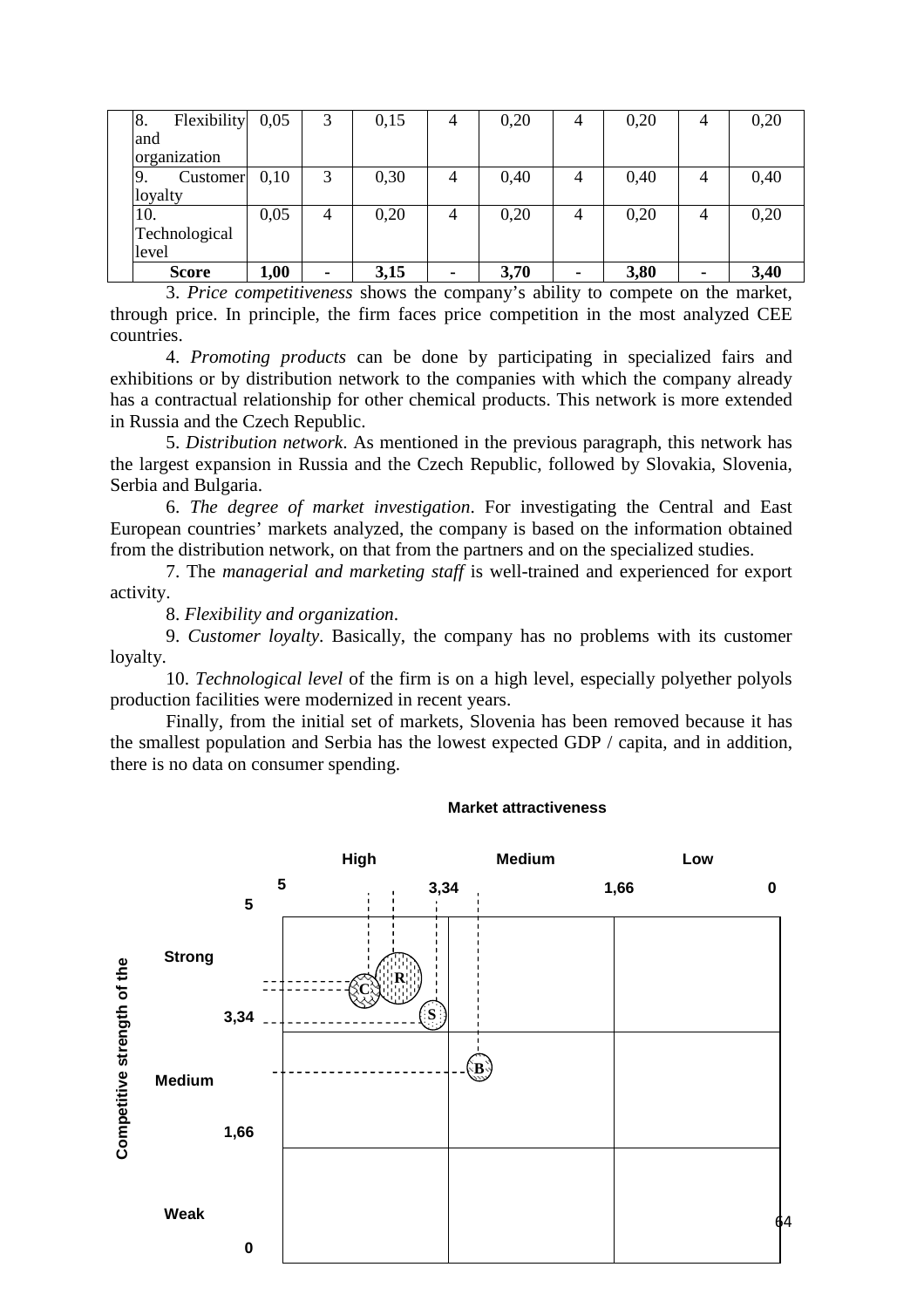Figure no 1. Graphic representation of General Electric / McKinsey Matrix to select the most attractive markets for the export of polyether polyols, having as main criteria the

purchase of consumer goods

# **4. Results and discussion**

Analyzing the data above, we can draw the following conclusions:

 The markets of Russia, the Czech Republic and Slovakia are seen as category A, where the firm can invest with confidence. Following the analysis of polyether polyols exports in recent years, there have been small exports to these countries, most of them indirectly.

At least in the case of Russia, the construction sector recovery and that of car production will result in a huge increase in demand for polyether polyols.

 The Bulgarian market is a category B market with growth potential. A company may develop exports to these markets, but they are not so strong in terms of demand for polyether polyols, like Russia, the Czech Republic and Slovakia.

 Since polyethers polyols became the second most important export product of the company, providing a balanced portfolio of markets have become a necessity.

### **5. Conclusions**

Now is the time for the company to move to direct export, giving up intermediaries. Also it would be appropriate for the firm to open an agency on each market of Russia, Czech Republic and Slovakia. Through these agencies the company can address potential customers directly, without using intermediaries, which are not always well-intentioned.

However, through these agencies, the company may have access to information about these markets and can receive full reports on market developments, not only in general, but also those of polyether polyols in particular. Thus, the company would be able to neutralize, in part, some of its weaknesses, namely finding customers and poor and less relevant market research.

The Russian market has not yet entered the views of big Western European polyether polyols producers. Although on this market local producers of polyether polyols will occur, the market will continue to have a high absorption capacity.

By developing exports on the markets of Russia, Czech Republic and Slovakia, the company can achieve a balanced portfolio of markets. That does not mean that the company should abandon its current markets, but rather to secure exports, given that its current markets drew attention to other competitors in Central and Western Europe.

In this regard, the company would have to reorganize the marketing department and to strengthen it with international marketing specialists that will have to handle either a certain geographical area that the company is exporting on or a certain product.

Entering the Russian market should be done particularly in such a manner in order to enable the company to achieve significant market shares, especially now when competition is not so strong.

#### **Bibliography**

**1. Books**

1. Boyd W. Harper, Walker C. Orville, Larreche Jean-Claude (1995), *Marketing Management. A Strategic Approach with a global orientation,* Irwin.

2. Danciu Victor (2005), *Marketing internaţional. Provocări şi tendinţe la începutul mileniului trei*, Editura Economică, Bucureşti.

3. Fleisher S. Craig, Bensonssan E. Babette (2003), *Strategic and Competitive Analysis. Methods and Techniques for Analyzing Business Competition*, Pearson Education, New Jersey.

4. Florescu Constantin, Mâlcomete Petre, Pop Nicolae Al. (coordonatori) (2003), *Marketing: dicţionar explicativ*, Editura Economică, Bucureşti.